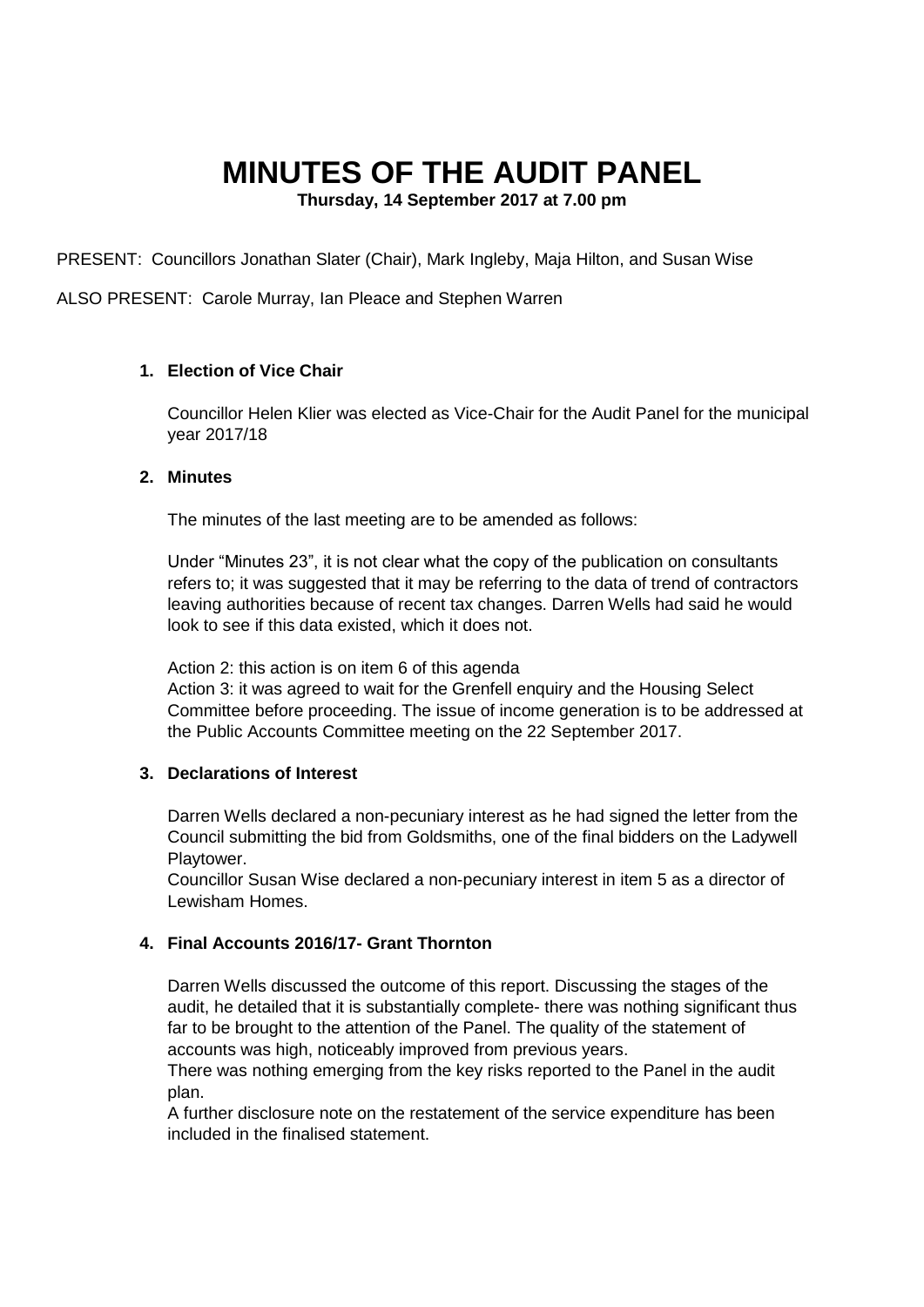The report also highlighted the findings on Value for Money. Grant Thornton were unable to give a conclusion on Value for Money at this point, because of the New Bermondsey planning decision.

During the course of the audit, there were also 3 objections raised in relation to the value for money of the accounts- 2 on LOBOLs (Lender Only Borrowing Options Loans) and one on a private finance initiative. These objections are also being raised at other authorities. Until the objections are considered, the audit cannot be formally certified and completed, but auditors are able to give the opinion on the statements, which will be done by the end of September 2017.

Darren Wells asked that the Panel note that there is a copy of the proposed opinion in the first Final Accounts report, which incorrectly states that the value for money conclusion can be issued.

**Action>>** Upon exit from One Oracle Cloud, and the new finance system going live in March 2018, exposure regarding the new systems business plan and the issues of controlling should go to the Audit Panel

Jamie Bewick gave an update on the Pension Fund. The Pension Fund Accounts have been in good quality. There were a few classification adjustments which were highlighted in the report. None of these effected the overall valuation of the Fund. As with the main accounts, the main audit is done in June and this was largely achieved, but because of issues on both sides, some of this work was continued in August. Some work will need to be done to make the process more resilient. An unqualified opinion on the Pension Fund is being proposed which is also further detailed in the report.

## **5. Final Accounts 2016/17- LBL Response to Grant Thornton's Findings**

Paul Calnan introduced this report. The reparation to the statement of accounts went very well. The team was resourced well and LBL specifically wanted to address the issue Grant Thornton raised in its reviews. The letter of representation, tabled at the meeting, is for the Panel to note the basis on which Grant Thornton are asking officers to give representations before the Audit's opinion is issued. The letter of representation is asking management to represent that they believe that no further disclosures need to be made in the financial statements

#### **6. A briefing on the 2016/17 Employment Profile**

Adam Bowles gave an overview of the highlights of the findings in the report. The Council's workforce has reduced in the last year from 2300 to 2209. The ratio of female to male employees is 6:4. There is an 11% gender pay gap; females being paid more than males. The number of resignations within the borough have fallen slightly from 50% to 43%. Lewisham Council is almost half the size of employees as it was 10 years moving from 4000 employees originally. Part-time employees represent approximately 1/5 of the workforce- 1 in 4 females being part-time compared to 1 in 10 males. LBL is slightly above average for the number of employees under 25 and are recruiting well in that category.

2 out of 3 of the workforce are aged over 40- the average age of a Lewisham employee is 46 and the average length of service is 10 years. Only 45% of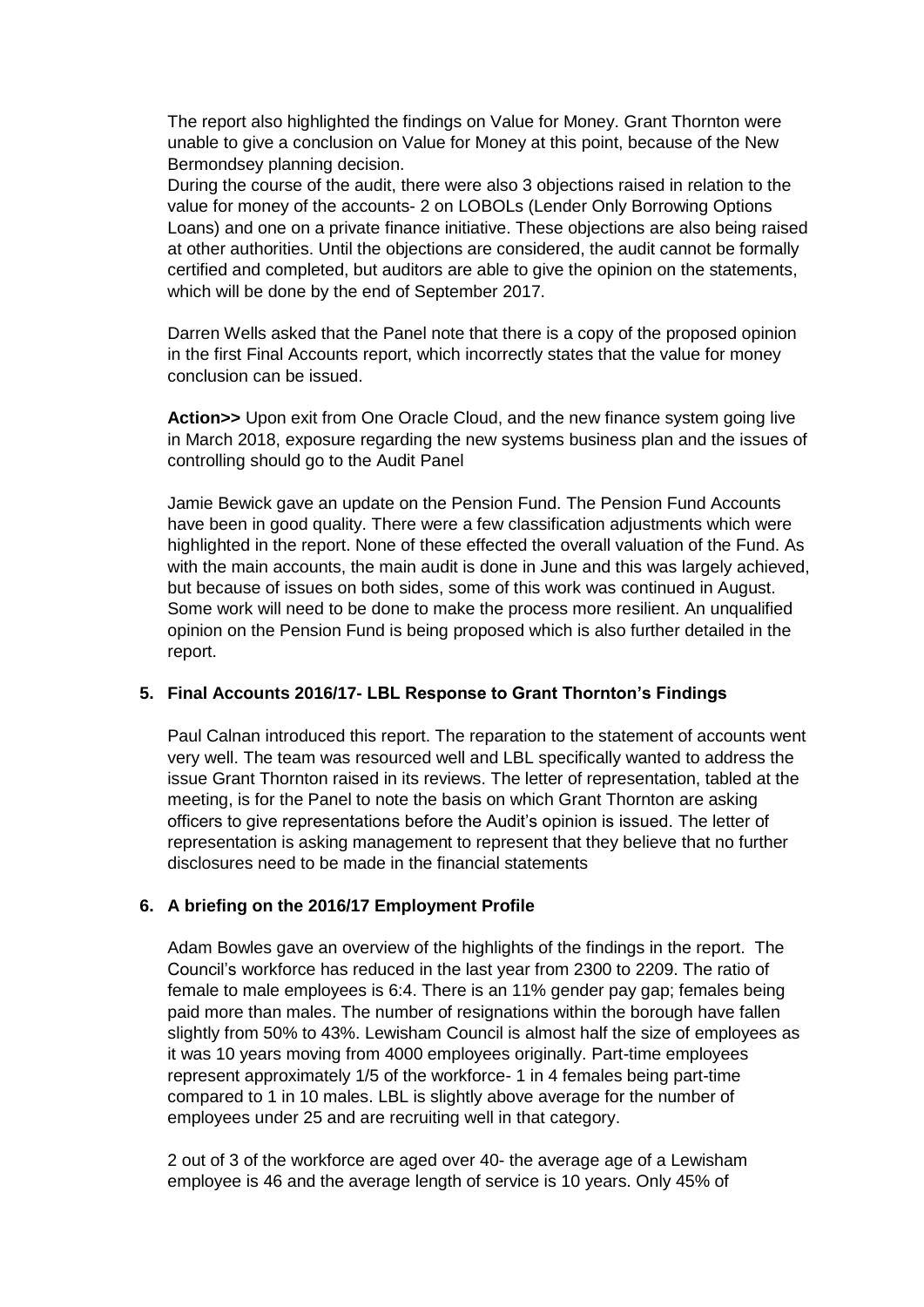employees declare their religious status and 45% do not declare their sexual orientation.

In terms of recruitment, there is an average of 14 applicants per post, which was 13 the previous year- only 1 in 20 do not declare their BAME status and 1 in 10 applicants do not declare their LGBT status.

In regards to the next steps of improving the employment profile for Lewisham, the attractiveness to recruit candidates will be looked into as well as the Cloud system to look at the EVP (Employee Value Proposition) to ensure recruitment is attractive and advertised well. Work will also be done to raise the profile of LGBT and ensure they are well supported and the new IT systems will be used to collect more data of protected characteristics to get a better understanding of the employee profile. Lewisham are now fully compliant of the IR35 regulations in relation to agency workers and an external audit will be taking place on this matter. Work is also being done to convert agency workers to permanent employees where possible.

The issue of apprentice recruitment is being addressed both in the Mayor's office and also via borough entry movement. This is a good way to reach the younger workforce although the age restrictions on apprenticeships. In terms of developmental activity for staff, Lewisham can look into making more roles developmental, including apprentices.

The Council has signed up to be disability confident employer and this will explored further in employability and recruitment, and the nature of flexible working for those with disabilities. Under the employee assistance programme, telephone advice is now available and the Council has taken part in mental first aid training. Managers are being trained on identifying stress among employees and the occupational health managers are also training managers on how to manage stress in the workplace.

One of the challenges in gender equality is that because of the number of agency workers, particularly within the environment division, many of those will be refuse workers and male. As a consequence the number of male staff at the lower scale, will be fewer, so the average is therefore lower. The disparity between male and female pay within the borough is also a consequence of most heads of service/directorates are female, bringing the average pay higher than males.

#### **7. Internal Audit Update**

David Austin gave an update on the progress of the internal audit. Over the summer, there was a rise in the recommendations. Two recommendations that were not agreed by management were referred to the Internal Control Board. They delegated the decision to the relevant Executive Director to assess and ensure the risk control balance is being taken into consideration. Their decision will be reflected in the monitoring of recommendations in the usual way.

The internal control board is made up of the executive management team, chaired by an independent former Chief Executive. Its scope is to look at the annual government statement, to ensure the government arrangements are well monitored, risk management and the internal audit and counter fraud areas are running effectively.

The service will be working with the finance and HR teams implementing the new Oracle ERP system to assess proposed controls in the new processes.